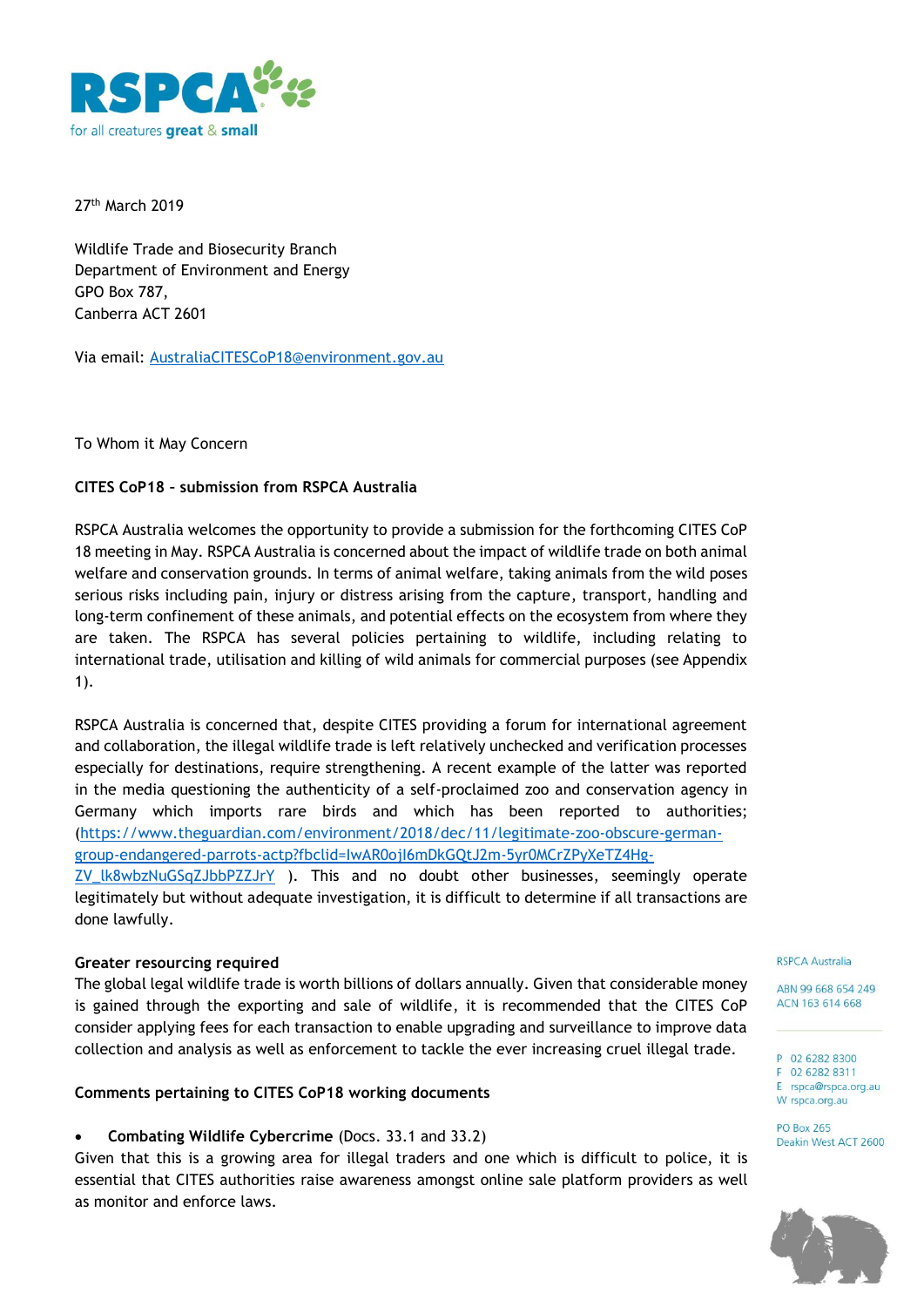

# **Appropriate and Acceptable Destinations** (Docs. 44.1 and 44.2)

As stated previously, the RSPCA does not support the removal of animals from the wild for trade or commercial purposes but whilst this is permitted internationally, it is imperative that legal standards are fully described and mandated for destinations accepting animals under CITES. In particular, space and environmental enrichment requirements must be included as well as consideration of the social needs of specific species. With regard to elephants, RSPCA Australia urges that elephants are not traded for entertainment purposes and that trade should be restricted to within elephants' natural range and in circumstances requiring wild populations to be boosted or where in-situ conservation programs operate.

# **Closure of domestic ivory markets (Doc 69.5)**

RSPCA Australia strongly supports the closure of domestic ivory markets as legal markets provide opportunities for laundering illegal ivory and undermine efforts by countries which have banned the sale of ivory.

**Big Cats**

# **Draft decisions on Asian Big Cats: India** (Doc. 71.2)

RSPCA Australia supports the cessation of tiger farming due to the inherent cruelty, risk to conservation of this species and links to illegal trading. The breeding of tigers for commercial purposes should also cease.

#### **African Lion: Nigeria, Niger, Togo** (Doc. 76.2)

RSPCA Australia is concerned about the increasing trade (particularly illegal) in lion body parts and recognises that this draft resolution will assist in improving the protection and conservation of African Lions.

# **Jaguars: Costa Rica and Mexico, Peru** (Doc. 77.1 & 77.2)

As with the increase demand for lion body parts (particularly bone products), RSPCA Australia is also concerned about illegal trading in jaguar body parts and supports initiatives to prevent such illegal trade.

The following table provides responses to the proposals which have been submitted for consideration at the CITES COP18.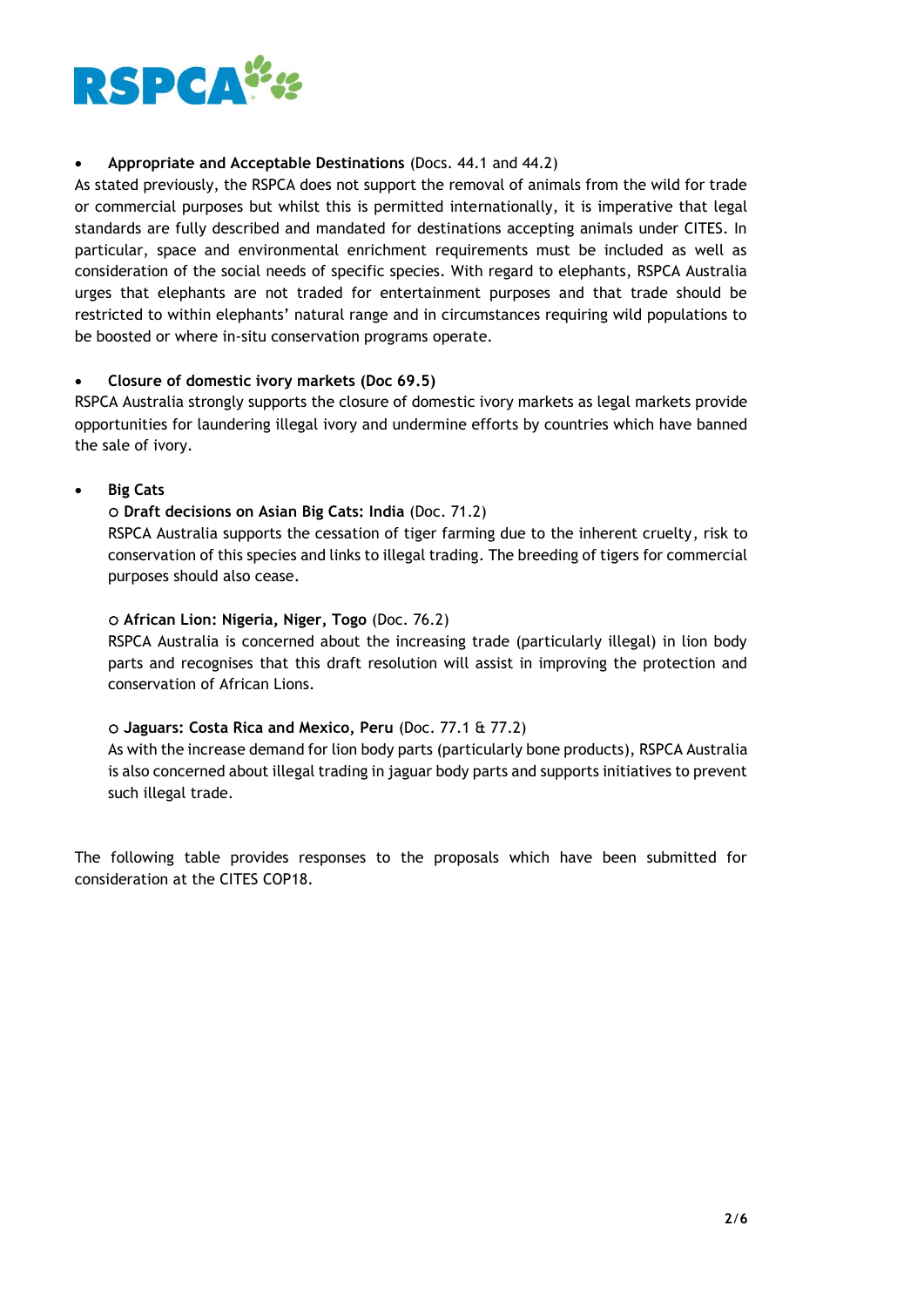

# **Comments on Proposals for Amendment to Appendix 1 & II**

| <b>Proposal Number</b>   | Proposed                 | <b>Comment</b>                                                                         |
|--------------------------|--------------------------|----------------------------------------------------------------------------------------|
|                          | Amendment                |                                                                                        |
| CoP18 Prop 2             | Transfer from App II     | Support.                                                                               |
| Saiga tatarica<br>(Saiga | to App I                 |                                                                                        |
| antelope)                |                          | Saiga has been listed as Critically                                                    |
|                          |                          | Endangered in the IUCN Red List since 2002                                             |
|                          |                          | and this species is threatened with<br>extinction wand is affected by trade, as        |
|                          |                          | per Article II, paragraph 1 of the CITES                                               |
|                          |                          | treaty.                                                                                |
| CoP18 Prop 5             | Include in Appendix II   | Support.                                                                               |
| Giraffa Camelopardalis   |                          |                                                                                        |
| (Giraffe)                |                          | Giraffes have been listed as 'Vulnerable' in                                           |
|                          |                          | the IUCN Red List since 2016.                                                          |
|                          |                          | Giraffes satisfy Criterion B in Annex 2a of                                            |
|                          |                          | Resolution Conf. 9.24 (Rev. CoP17) relating                                            |
|                          |                          | to Appendix II listings: " regulation of<br>trade in the species is required to ensure |
|                          |                          | that the harvest of specimens from the wild                                            |
|                          |                          | is not reducing the wild population to a                                               |
|                          |                          | level at which its survival might be                                                   |
|                          |                          | threatened by continued harvesting or<br>other influences."                            |
|                          |                          |                                                                                        |
|                          |                          | Given the low reproductive rate and trend                                              |
|                          |                          | in trophy hunting giraffes, it would be                                                |
| CoP18 Prop 6             | <b>Transfer</b><br>from  | prudent to include giraffes in Appendix I.<br>Support.                                 |
| Aonyx cinereus (Small-   | Appendix II to I         |                                                                                        |
| clawed otter)            |                          | Small-clawed<br>otters<br>listed<br>are<br>as                                          |
|                          |                          | 'vulnerable' on the IUCN Red List due to                                               |
|                          |                          | population decline caused by habitat loss                                              |
|                          |                          | and exploitation.                                                                      |
| CoP18 Prop 7             | Transfer<br>from         | Support.                                                                               |
| Lutrogale perspicillata  | Appendix II to I         |                                                                                        |
| (Smooth-coated otter)    |                          | Small-clawed<br>otters<br>listed<br>are<br>as                                          |
|                          |                          | 'vulnerable' on the IUCN Red List due to                                               |
|                          |                          | inferred population decline caused by                                                  |
|                          |                          | habitat loss and exploitation.                                                         |
| CoP18 Prop 8             | Remove<br>existing       | Oppose.                                                                                |
| Ceratotherium simum      | annotation<br>for<br>the |                                                                                        |
| simum                    | population<br>of         | The current annotation to the Appendix II                                              |
| (Southern white          | Eswatini<br>(currently   | listing of the Eswatini population of rhinos                                           |
| rhinoceros)              | referred<br>to<br>as     | allows commercial trade only in live animals                                           |
| Eswatini population      | population<br>of         | and hunting trophies. Removal of the                                                   |
|                          | Swaziland)               | annotation would allow trade in rhino horn                                             |
|                          |                          | as well.                                                                               |
|                          |                          |                                                                                        |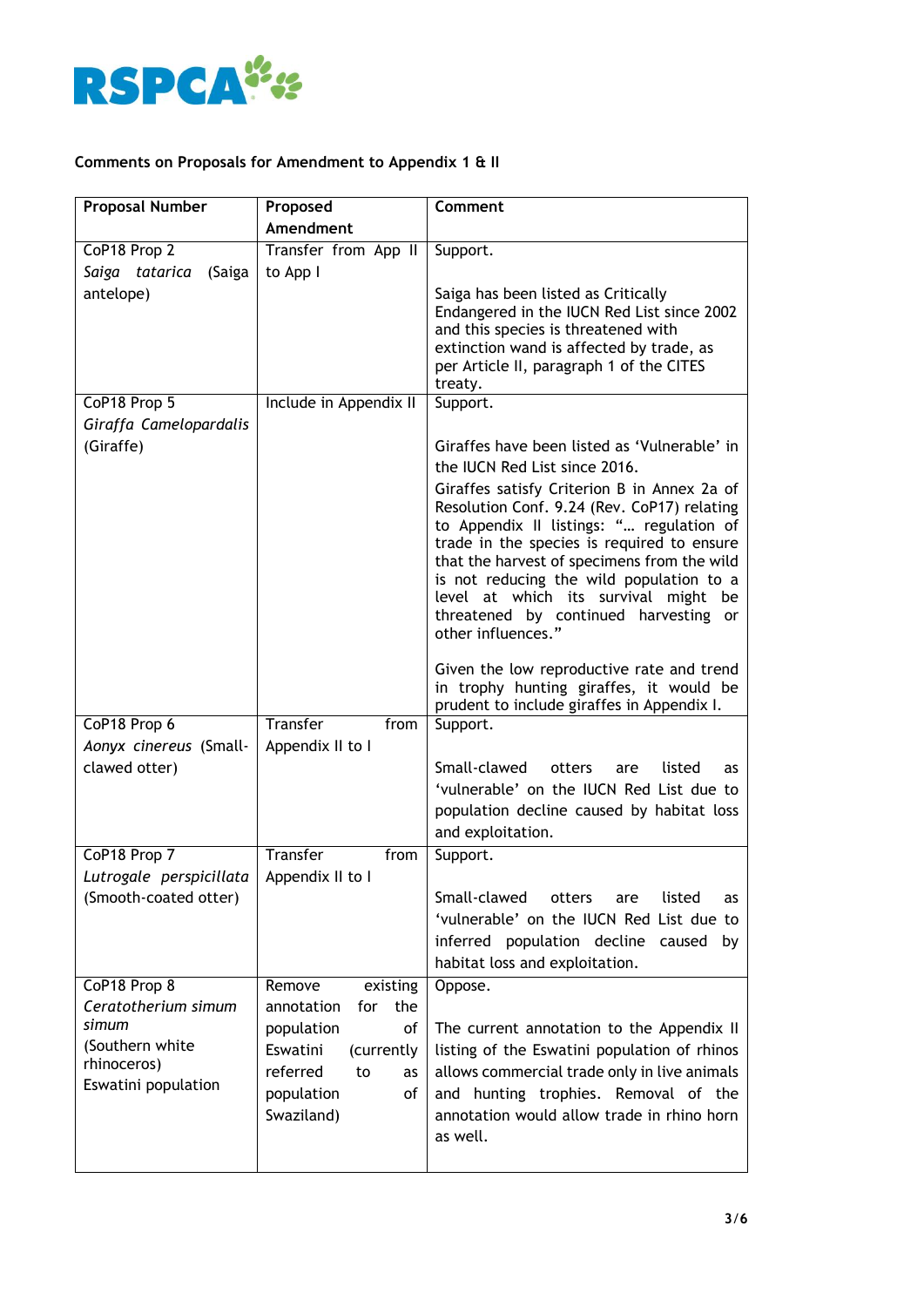

|                       |                                | Overall poaching levels remain high and                             |
|-----------------------|--------------------------------|---------------------------------------------------------------------|
|                       |                                | allowing legal rhino horn to be sold creates                        |
|                       |                                | opportunities for illegal laundering. Without                       |
|                       |                                | substantial resources, enforcement is                               |
|                       |                                | difficult and allowing rhino horn onto the                          |
|                       |                                | market will erode good progress in reducing                         |
|                       |                                | demand.                                                             |
| CoP18 Prop 9          | Transfer<br>from               | Oppose.                                                             |
| Ceratotherium simum   | Appendix<br>L<br>to            |                                                                     |
| simum                 | Appendix II with the           |                                                                     |
| (Southern white       | following annotation:          | Based on the following statement in the                             |
| rhinoceros)           | the<br>For<br>exclusive        |                                                                     |
|                       |                                | proposal that the current population is                             |
|                       | purpose of allowing            | under threat, this proposal is not supported.                       |
|                       | international<br>trade         | Until poaching is controlled, this species                          |
|                       | in:                            | must remain in Appendix 1.                                          |
|                       | live animals<br>a)<br>to       | 'Illegal killing and illegal trade in                               |
|                       | appropriate<br>and             | rhinoceros products constitute the greatest                         |
|                       | acceptable                     | threat to this species. Since 2012, Namibia                         |
|                       | destinations; and              | has experienced an increase in losses of                            |
|                       | b) hunting trophies.           | rhinoceros from illegal killing. A concerted                        |
|                       |                                | effort is being made and will need to                               |
|                       | All other specimens            | continue to be made to reverse the trend,                           |
|                       | shall be deemed to be          | in order to sustain population growth and                           |
|                       | specimens of species           | maintain the economic, tourism, social and                          |
|                       |                                |                                                                     |
|                       | included in Appendix I         | community value/benefits of rhinoceros.'                            |
|                       | and the trade in them          |                                                                     |
|                       | shall<br>be<br>regulated       |                                                                     |
|                       | accordingly.                   |                                                                     |
| CoP18 Prop 11         | Amend<br>existing              | Oppose.                                                             |
| Loxodonta Africana    | Appendix<br>listing<br>Ш       |                                                                     |
| (African elephant)    | annotation to allow            | legal<br>market<br>Any<br>in<br>ivory<br>creates                    |
|                       | stockpile ivory sales          | opportunities for illegal laundering. There is                      |
|                       | <b>CITES</b><br>approved<br>to | concern that the trade is not adequately                            |
|                       | trading partners at            | controlled to prevent illegal laundering                            |
|                       | any time<br>in<br>the          | unless substantial resources were dedicated                         |
|                       | future.                        | to preventing this.                                                 |
| CoP18 Prop 12         | Transfer<br>from               | Conditional support/abstain.                                        |
| Loxodonta<br>Africana | Appendix II to I               |                                                                     |
|                       |                                |                                                                     |
| (African elephant)    |                                | Due to elephants being nomadic and                                  |
|                       |                                | therefore crossing borders, they should be                          |
|                       |                                | listed under Appendix I throughout Africa.                          |
|                       |                                | RSPCA Australia understands that this                               |
|                       |                                | proposal may jeopardise all elephants being                         |
|                       |                                | listed<br>under<br>Appendix<br>and<br>$\blacksquare$ 1<br><b>SO</b> |
|                       |                                | consideration should be given to abstaining                         |
|                       |                                | from voting on this proposal. Instead,                              |
|                       |                                | discussions should focus on Document 69.5                           |
|                       |                                | 'Ban on domestic ivory sale', which if                              |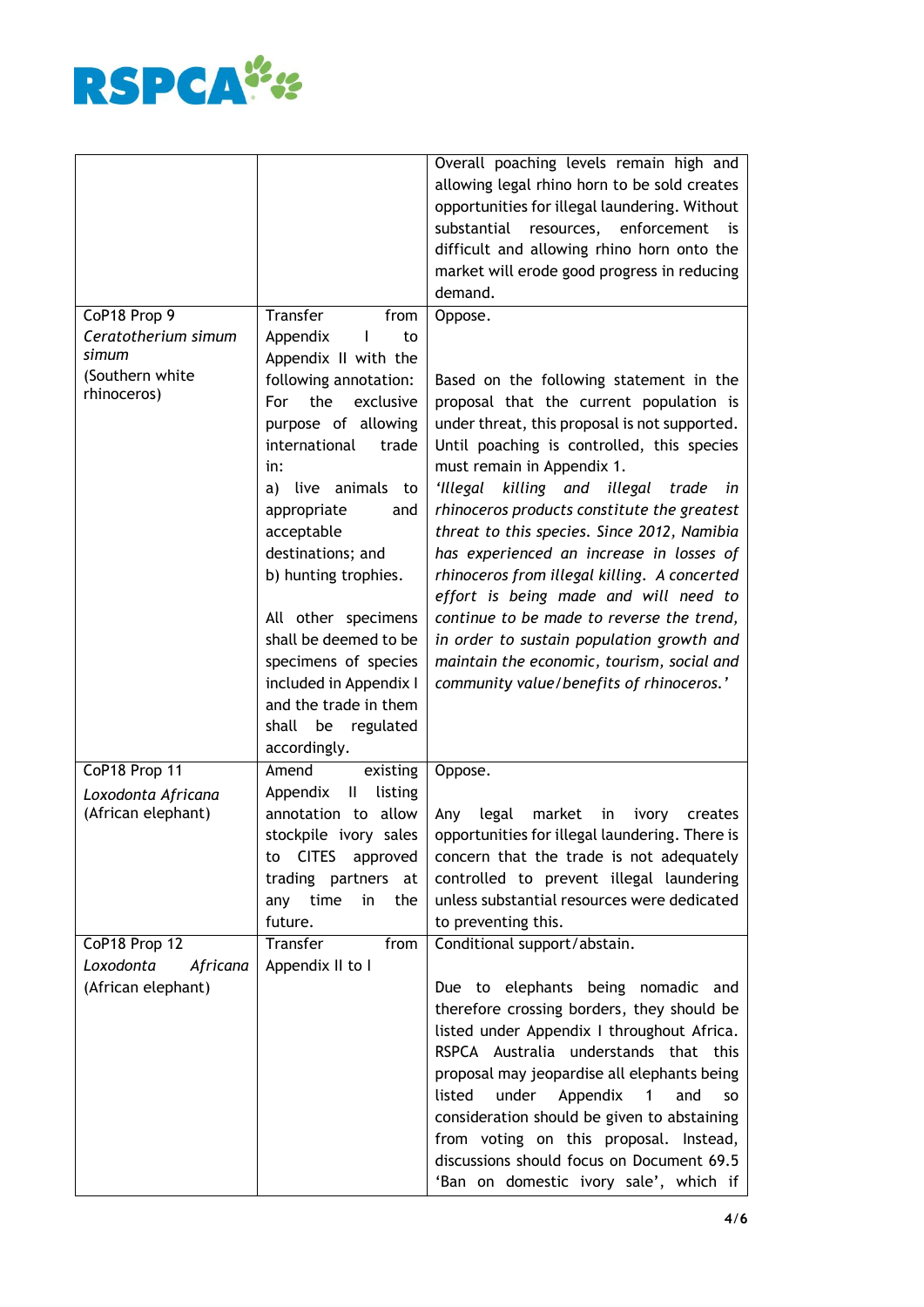

|                                  |                                | successful would greatly reduce reliance on |
|----------------------------------|--------------------------------|---------------------------------------------|
|                                  |                                | the Appendix listing to protect elephants.  |
| CoP18 Prop 32                    | Include in Appendix II         | Support.                                    |
| Ctenosaura spp. (Sping-          |                                |                                             |
| tailed iguanas)                  |                                |                                             |
| CoP18 Prop 36                    | Transfer<br>from               | Support.                                    |
| Geochelone<br>elegans            | Appendix<br>$\mathbf{H}$<br>to |                                             |
| (Star tortoise)                  | Appendix I                     |                                             |
| CoP18 Prop 37                    | Transfer<br>from               | Support.                                    |
| Malachochersus                   | Ш<br>Appendix<br>to            |                                             |
| (Pancake<br>tornieri             | Appendix I                     |                                             |
| tortoise)                        |                                |                                             |
| CoP18 Prop 38                    | Include in Appendix II         | Support.                                    |
| Hyalinobatrachium                |                                |                                             |
| spp., Centrolene spp.,           |                                |                                             |
| Cochranella<br>£<br>spp.         |                                |                                             |
| Sachatamia spp. (Glass           |                                |                                             |
| frogs)                           |                                |                                             |
| CoP18 Prop 42                    | Include in Appendix II         | Support.                                    |
| oxyrinchus<br>£<br><i>Isurus</i> |                                |                                             |
| (Mako<br><i>Isurus</i><br>paucus |                                |                                             |
| sharks)                          |                                |                                             |
| CoP18 Prop 43                    | Include in Appendix II         | Support.                                    |
| Glaucostegus<br>spp.             |                                |                                             |
| (Guitarfishes)                   |                                |                                             |

In conclusion, CITES plays a critical role in protecting wildlife around the globe and parties should use the 'precautionary principle' when making decisions, as too little protection will see the further extinction of many species. This can be avoided through stronger laws, increased surveillance, better enforcement and greater penalties.

Should you require further information regarding this submission, please don't hesitate to contact me via email; [devans@rspca.org.au](mailto:devans@rspca.org.au)

Once again, thank you for the opportunity to provide comments on these very important issues. We would greatly appreciate a copy of the Department's report to the CITES CoP18 Meeting, when available.

Kind regards

 $\overline{\phantom{a}}$ 

Di Evans BSc BVMS MPhil MANZCVS Senior Scientific Officer RSPCA Australia